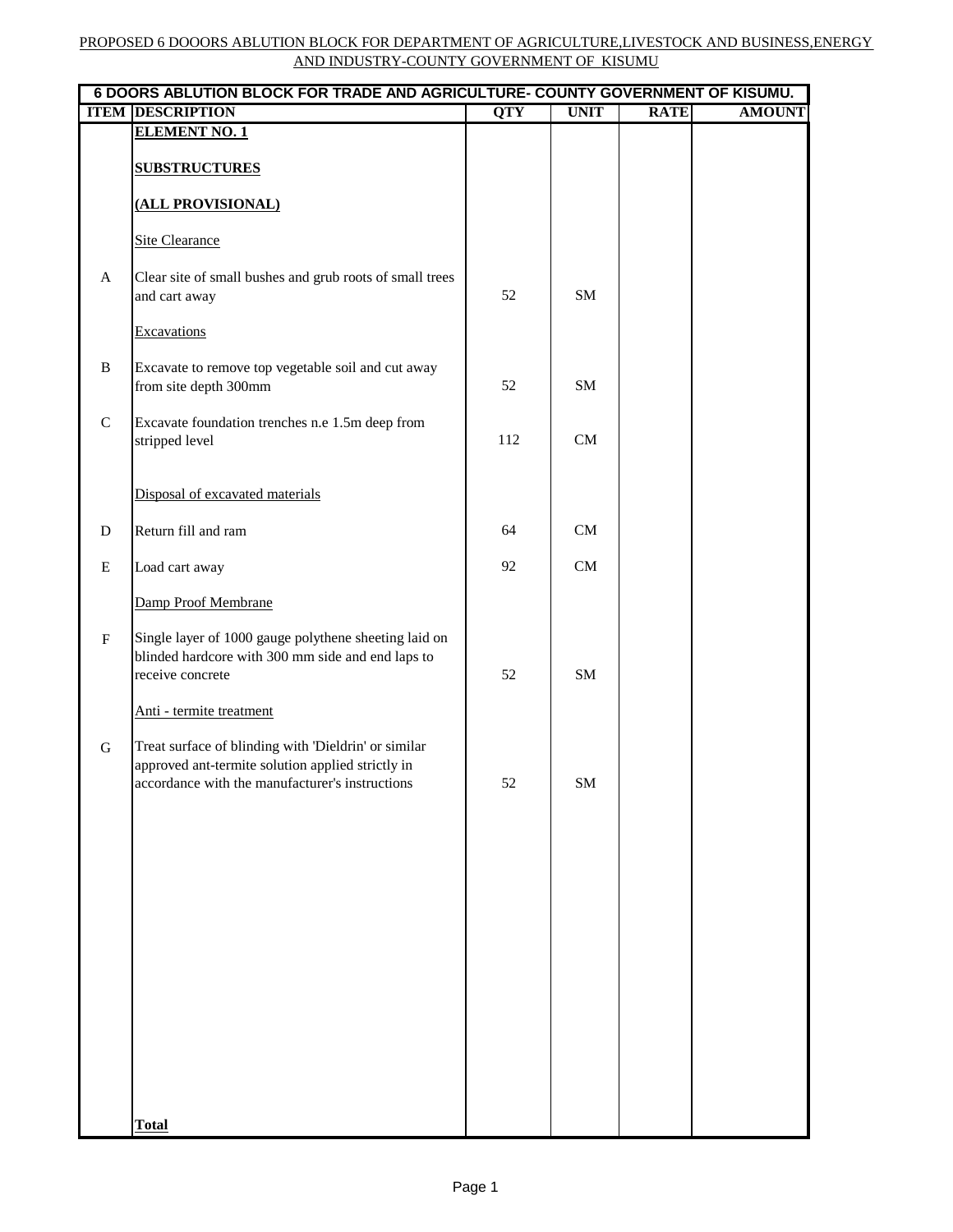|                           | <b>Concrete work</b>                                                                                                                                                                              |     |           |  |
|---------------------------|---------------------------------------------------------------------------------------------------------------------------------------------------------------------------------------------------|-----|-----------|--|
|                           | Plain concrete $(1:4:8)$ in : -                                                                                                                                                                   |     |           |  |
| A                         | 50mm Blinding to strip foundation.                                                                                                                                                                | 62  | <b>SM</b> |  |
|                           | Vibrated Reinforced concrete class 20 in :-                                                                                                                                                       |     |           |  |
| B                         | 200mm Thick Strip footing                                                                                                                                                                         | 13  | CM        |  |
| $\mathbf C$               | 150mm Thick Bed<br>Supply and fix steel bar reinforcement including<br>bending, hooking, tying wire, cutting spacers and<br>supporting all in position                                            | 46  | SM        |  |
|                           | High yield square twisted bar reinforcement to B.S.<br>4661:                                                                                                                                      |     |           |  |
| ${\rm D}$                 | 12mm diameter bars                                                                                                                                                                                | 622 | KG        |  |
| E                         | 10mm diameter bars                                                                                                                                                                                | 720 | KG        |  |
| $\boldsymbol{\mathrm{F}}$ | 8mm diameter bars                                                                                                                                                                                 | 520 | KG        |  |
|                           | Steel fabric mesh reinforcement to B.S. 4483                                                                                                                                                      |     |           |  |
|                           | Sawn formwork to:                                                                                                                                                                                 |     |           |  |
| G                         | Vertical sides of strip footing girth 225mm-300mm                                                                                                                                                 | 72  | LM        |  |
| H                         | Sides of slab                                                                                                                                                                                     | 14  | <b>SM</b> |  |
|                           | <b>Walling</b><br>Hard dressed natural quarry stone walling bedded and<br>jointed in cement and sand (1:4) mortar with recessed<br>vertical and horizontal joints externally to match<br>existing |     |           |  |
| I                         | 150mm Thick foundation walling                                                                                                                                                                    | 96  | SM        |  |
|                           | Cement/sand (1:3)                                                                                                                                                                                 |     |           |  |
| $\bf J$                   | 12mm Thick external rendering to plinth surfaces                                                                                                                                                  |     |           |  |
|                           | finished smooth with a wood float                                                                                                                                                                 | 24  | SM        |  |
| $\bf K$                   | Prepare and apply two coats of bituminous paint to<br>rendered surfaces externally<br><b>Total</b>                                                                                                | 24  | SM        |  |
|                           | Page 1                                                                                                                                                                                            |     |           |  |
|                           | Page 2                                                                                                                                                                                            |     |           |  |
|                           |                                                                                                                                                                                                   |     |           |  |
|                           | <b>Carried to Collection</b>                                                                                                                                                                      |     |           |  |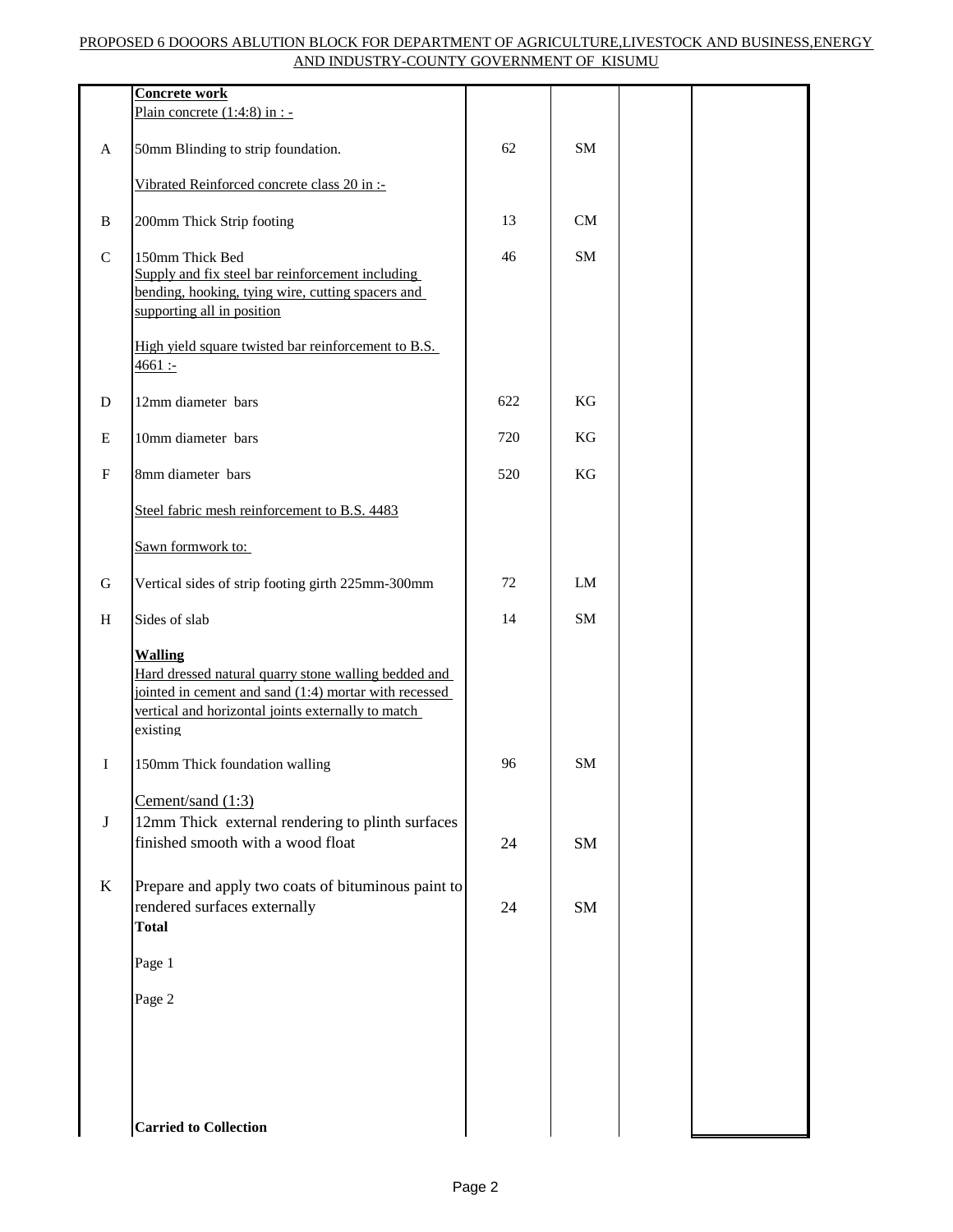|              | <b>ELEMENT NO. 2</b><br><b>WALLING</b>                                                                                                                                          |     |            |  |  |
|--------------|---------------------------------------------------------------------------------------------------------------------------------------------------------------------------------|-----|------------|--|--|
|              | Hard dressed natural quarry stone walling bedded and<br>jointed in cement and sand (1:4) mortar with recessed<br>vertical and horizontal joints externally to match<br>existing |     |            |  |  |
|              | <b>External walling</b>                                                                                                                                                         |     |            |  |  |
| $\mathbf{A}$ | 150mm Thick walling                                                                                                                                                             | 94  | <b>SM</b>  |  |  |
|              | <b>Internal walling</b>                                                                                                                                                         |     |            |  |  |
| $\, {\bf B}$ | 150mm Thick walling                                                                                                                                                             | 62  | <b>SM</b>  |  |  |
|              | Approved hessian based damp proof course                                                                                                                                        |     |            |  |  |
| ${\bf C}$    | 200mm Wide                                                                                                                                                                      | 36  | LM         |  |  |
| ${\bf D}$    | Provide for permanent vents                                                                                                                                                     | 6   | NO         |  |  |
|              |                                                                                                                                                                                 |     |            |  |  |
|              | <b>Total to Summary</b>                                                                                                                                                         |     |            |  |  |
|              | <b>ELEMENT NO. 3</b>                                                                                                                                                            |     |            |  |  |
|              | ROOFING AND RAINWATER DISPOSAL<br>(All provisional)                                                                                                                             |     |            |  |  |
|              | Sawn cypress: second grade: clean: pre-treated with<br>wood preservative to engineers approval: including<br>jointing and connections as necessary                              |     |            |  |  |
| $\mathbf{A}$ | IT5 Gauge 30 roofing sheet                                                                                                                                                      | 62  | SM         |  |  |
| B            | Ditto to ridge cap                                                                                                                                                              | 13  | LM         |  |  |
| C            | 75 x 50mm purlins                                                                                                                                                               | 124 | LM         |  |  |
| $\mathbf D$  | 150 x 50 mm Rafter                                                                                                                                                              | 98  | LM         |  |  |
| ${\bf E}$    | 200 x 25 mm Fascia board complete with tie member<br>on the ring beam                                                                                                           | 32  | ${\rm LM}$ |  |  |
| ${\bf F}$    |                                                                                                                                                                                 |     |            |  |  |
|              | Prepare surfaces: and apply undercoat and two finishing<br>coats first grade gloss enamel paint as "Crown Paints"<br>or other equal approved: on wooden surfaces: to            |     |            |  |  |
|              | Fascia and barge boards: surfaces over 200 but not<br>exceeding 300 mm girth                                                                                                    | 32  | ${\rm LM}$ |  |  |
| ${\bf G}$    | 100 x 50 mm Wall plate                                                                                                                                                          | 28  | LM         |  |  |
|              |                                                                                                                                                                                 |     |            |  |  |
|              |                                                                                                                                                                                 |     |            |  |  |
|              | <b>Carried to Collection</b>                                                                                                                                                    |     |            |  |  |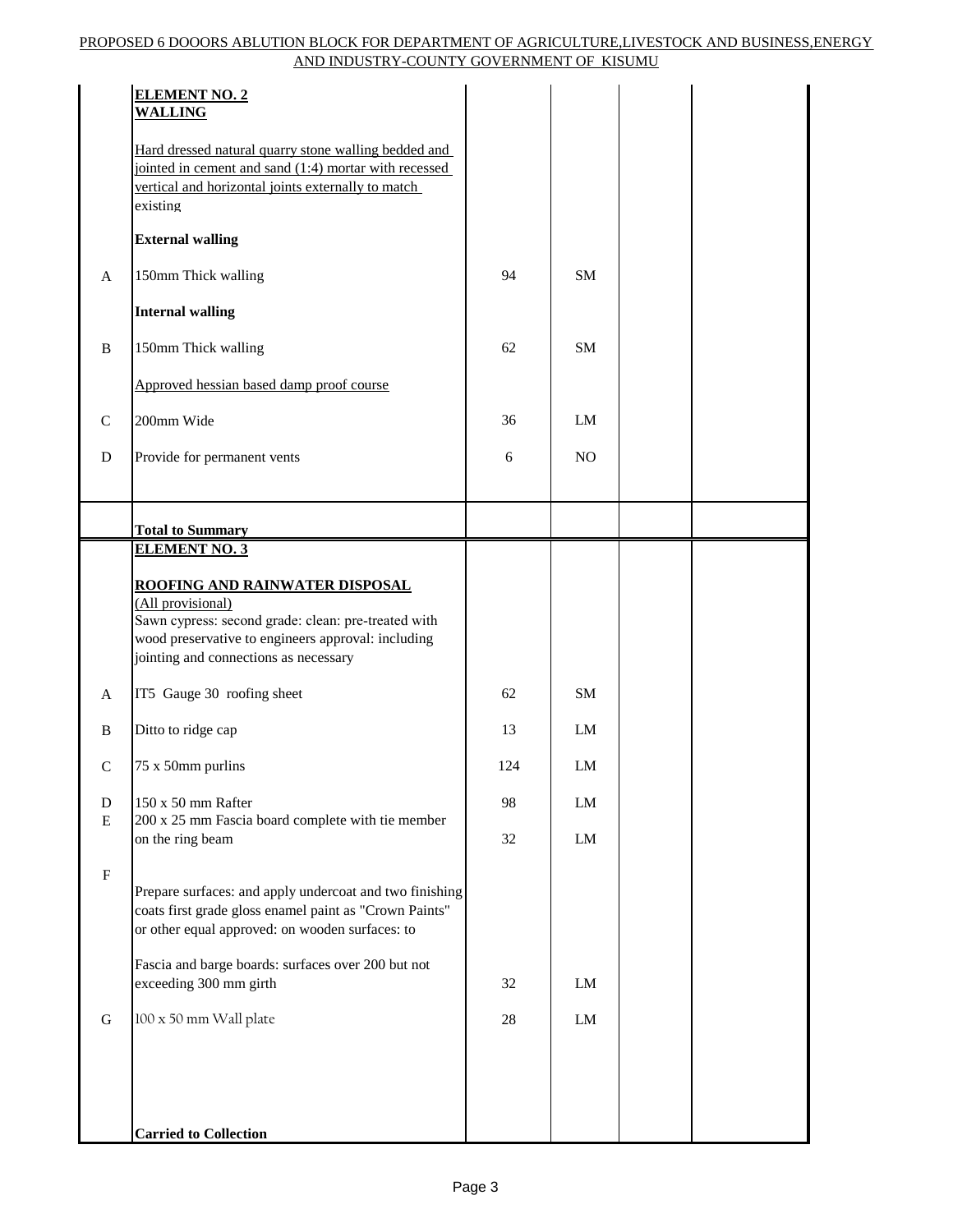|             | <b>ELEMENT NO. 4</b>                                                                                                                                                  |                |                |  |
|-------------|-----------------------------------------------------------------------------------------------------------------------------------------------------------------------|----------------|----------------|--|
|             | <b>DOORS</b>                                                                                                                                                          |                |                |  |
|             | <b>External Doors</b>                                                                                                                                                 |                |                |  |
|             | Supply and fix solid core flush door complete with<br>frame and fittings                                                                                              |                |                |  |
| A           | Door size 900mm x 2400mm                                                                                                                                              | 6              | N <sub>O</sub> |  |
|             | Prepare surface and apply one undercoat and two<br>finishing coats of exterior quality plastic emulsion paint<br>to:                                                  |                |                |  |
| $\bf{B}$    | Doors                                                                                                                                                                 | 32             | <b>SM</b>      |  |
|             |                                                                                                                                                                       |                |                |  |
|             | <b>Total to Summary</b>                                                                                                                                               |                |                |  |
|             | <b>ELEMENT NO. 5</b>                                                                                                                                                  |                |                |  |
|             | <b>EXTERNAL WALL FINISHES</b>                                                                                                                                         |                |                |  |
| $\mathbf C$ | Keying to surface                                                                                                                                                     | 96             | <b>SM</b>      |  |
|             | <b>RAMP</b>                                                                                                                                                           |                |                |  |
| $\mathbf D$ | Allow for construction of concrete Ramp size<br>2100x1800mm including excavation, concrete<br>in foundation, finished rough on top and sides<br>plastered and painted | N <sub>o</sub> | $\overline{2}$ |  |
|             | <b>Total to Summary</b>                                                                                                                                               |                |                |  |
|             | <b>ELEMENT NO. 6</b>                                                                                                                                                  |                |                |  |
|             | <b>INTERNAL WALL FINISHES</b>                                                                                                                                         |                |                |  |
|             | 15mm thick gauged lime plaster (1:2:9) as described to:-                                                                                                              |                |                |  |
| A           | Sides of walls                                                                                                                                                        | 196            | SM             |  |
|             | PAINTING AND DECORATING                                                                                                                                               |                |                |  |
|             | Prepare and apply three coats interior quality vinyl matt<br>emulsion paint to:                                                                                       |                |                |  |
| B           | Plastered walls                                                                                                                                                       | 196            | ${\bf SM}$     |  |
|             | <b>Total to Summary</b>                                                                                                                                               |                |                |  |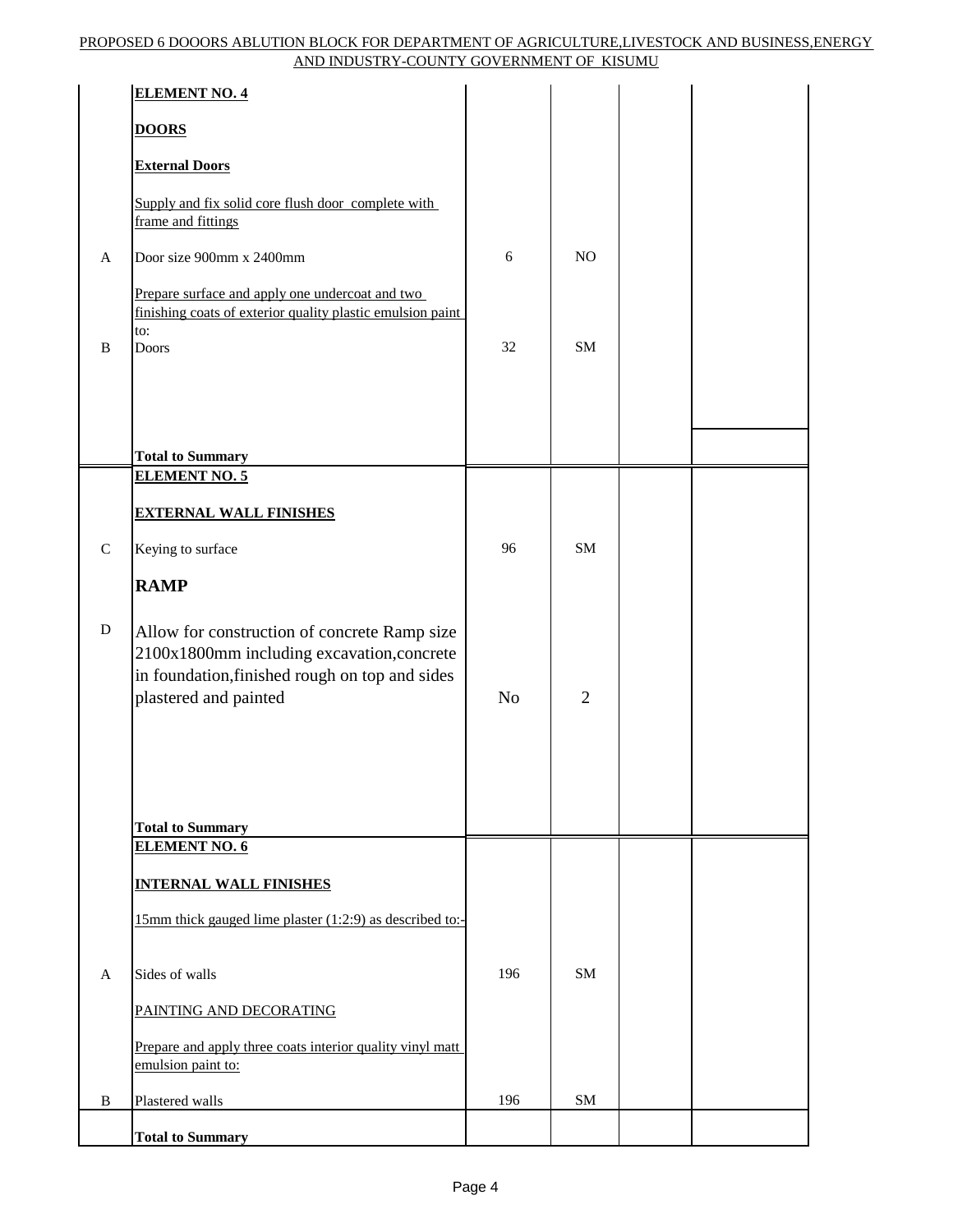|                           | <b>ELEMENT NO. 7</b>                                                                         |           |                |            |
|---------------------------|----------------------------------------------------------------------------------------------|-----------|----------------|------------|
|                           | <b>FLOOR FINISHES</b>                                                                        |           |                |            |
|                           | Cement and sand (1:4) screed as described in:-                                               |           |                |            |
| ${\bf C}$                 | 32mm Thick screed to floor finish                                                            | 42        | <b>SM</b>      |            |
|                           | Ceramic floor tiles                                                                          |           |                |            |
| $\mathbf D$               | 300x300mm thick ceramic floor tiles                                                          | 42        | <b>SM</b>      |            |
|                           | <b>ELEMENT NO. 8</b>                                                                         |           |                |            |
| E                         | 200 Litres plastic water tank                                                                | 5         | N <sub>O</sub> |            |
| $\boldsymbol{\mathrm{F}}$ | Provide and fix Ceramic Wash hand basin complete<br>with fittings                            | 6         | NO             |            |
|                           | <b>Total to Summary</b><br><b>SUMMARY</b>                                                    |           |                | 0.00       |
| $\mathbf{1}$              | <b>SUBSTRUCTURES</b>                                                                         | From page |                |            |
| $\overline{2}$            | <b>WALLING</b>                                                                               |           |                |            |
| 3                         | ROOFING AND RAINWATER DISPOSAL                                                               |           |                |            |
| $\overline{4}$            | <b>DOORS</b>                                                                                 |           |                |            |
| 5                         | <b>EXTERNAL WALL FINISHES</b>                                                                |           |                |            |
| 6                         | <b>INTERNAL WALL FINISHES</b>                                                                |           |                |            |
| $\tau$                    | FLOOR/CEILING FINISHES                                                                       |           |                |            |
|                           | <b>TOTAL</b>                                                                                 |           |                |            |
| $\,8\,$                   | PC SUM FOR PROJECT MANAGEMENT                                                                |           |                | 70,000.00  |
| 9                         | PC SUM FOR PLUMBING WORKS                                                                    |           |                | 200,000.00 |
| 10                        | <b>ELECTRICAL WORKS</b>                                                                      |           |                | 70,000.00  |
| 11                        | <b>CONTIGENCIES</b>                                                                          |           |                | 100,000.00 |
| 12                        | PC SUM FOR CONNECTION WORKS<br>TOTAL INCLUSIVE 16% VAT CARRIED TO FORM OF TENDER FOR 6 DOORS |           |                | 50,000.00  |
|                           |                                                                                              |           |                |            |
|                           | TOTAL INCLUSIVE 16% VAT CARRIED TO FORM OF TENDER FOR 6NOX2=12 DOORS                         |           |                |            |
|                           |                                                                                              |           |                |            |
|                           |                                                                                              |           |                |            |
|                           |                                                                                              |           |                |            |